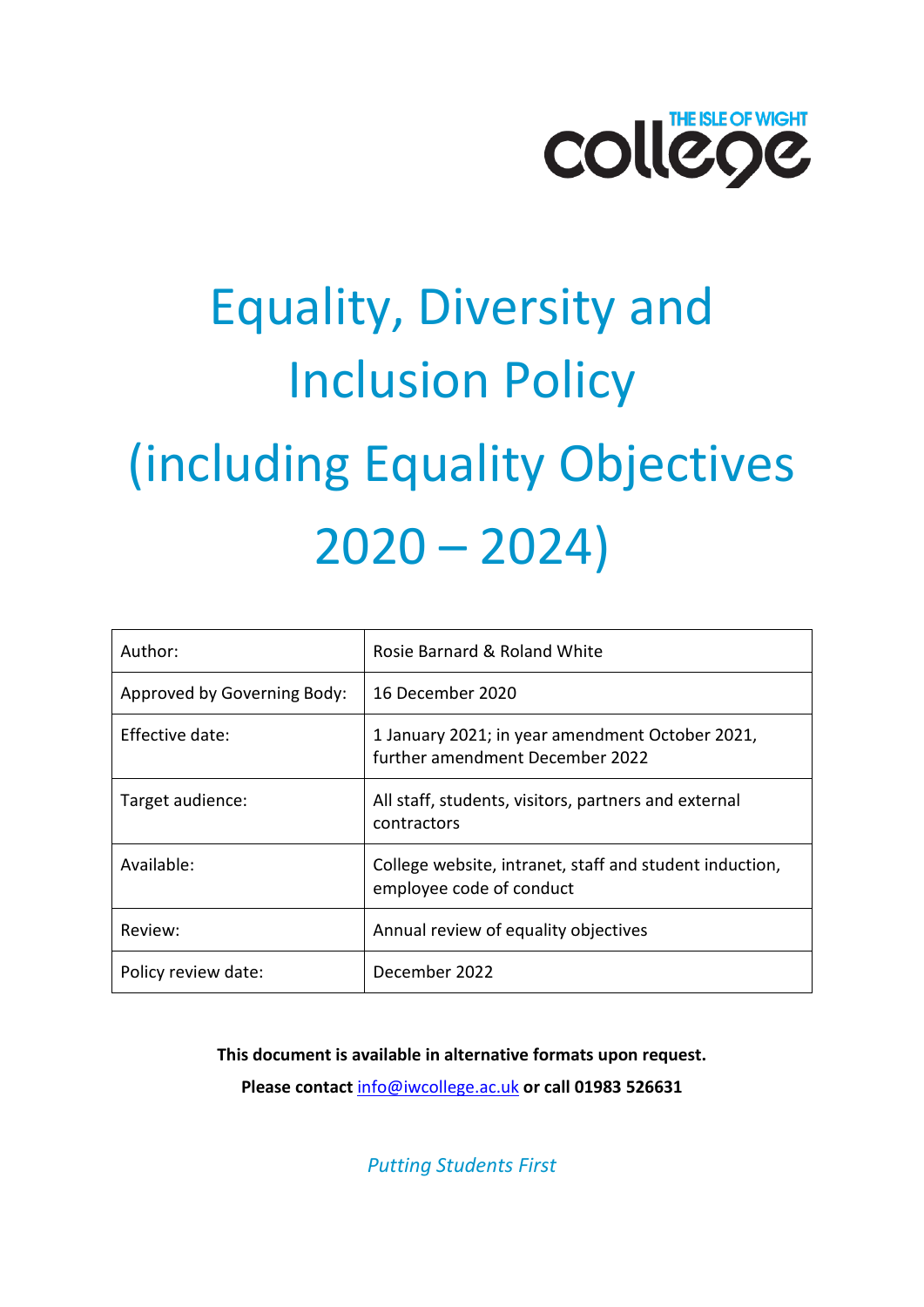

#### **Policy Updates:**

#### **December 2019**

- Policy reviewed and no changes needed.
- Equality objectives, reviewed and progress noted
- Pages 11-14: Annual review of equality objectives as required in legislation

#### **December 2020**

- Policy reviewed and changes highlighted.
- Equality Objectives 2020-2024 revised and agreed in April 2020 incorporated into the EDI Policy and progress noted.

#### **October 2021**

• Policy reviewed and updated to incorporate all students and apprentices.

#### **December 2021**

• Policy review period changed from one year to two years.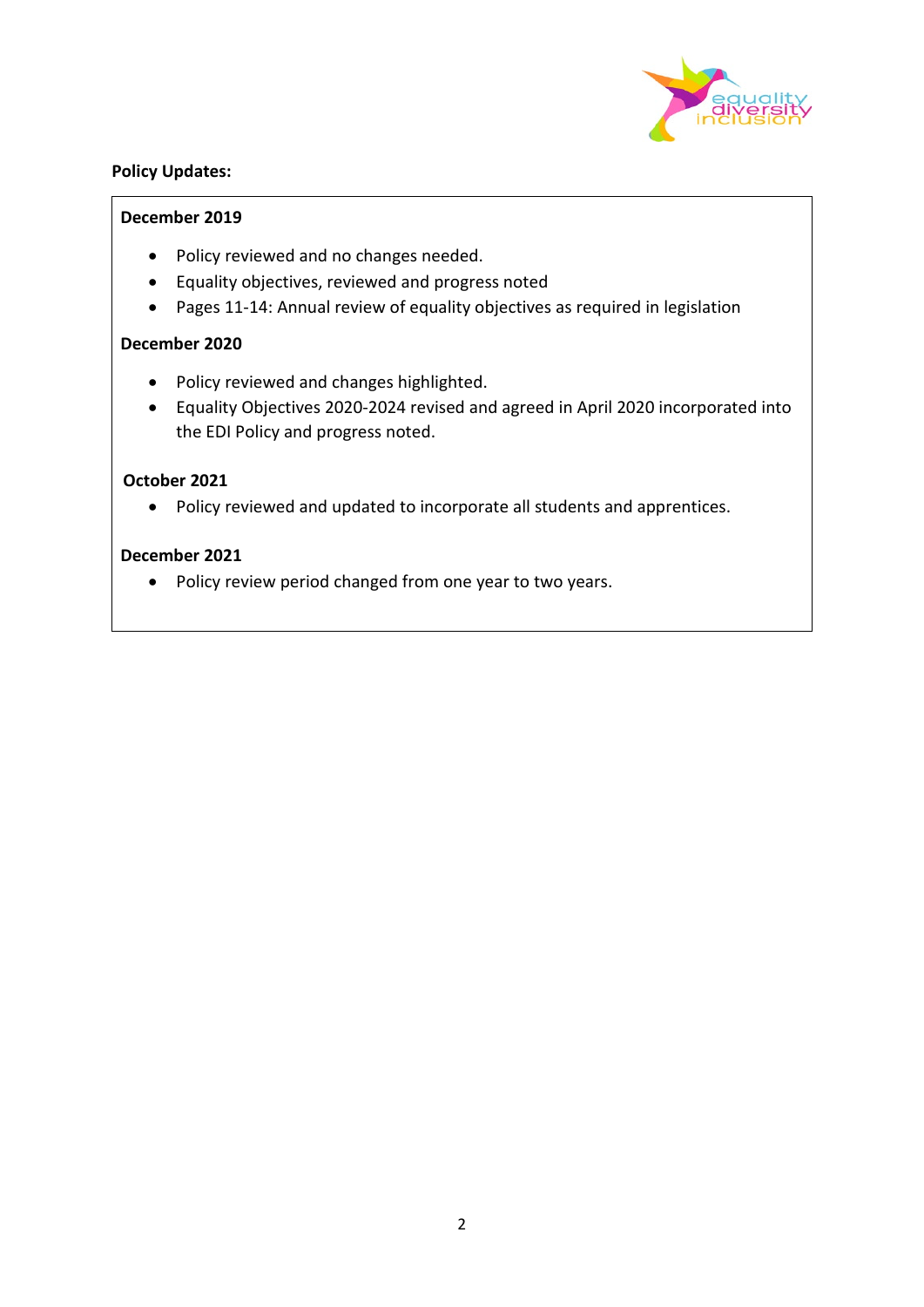

## Equality, Diversity and Inclusion Policy Statement

The Isle of Wight College is committed to creating and maintaining an inclusive working and learning environment that respects and celebrates difference. We aim to provide a community where everyone feels able to participate fully in college life and achieve their full potential.

## Who does this policy apply to?

This policy applies to all members of the Isle of Wight College community including stakeholders, staff, students, apprentices, and visitors. The policy is also available to our external contractors, employers and other partners who the Isle of Wight College collaborate with. The policy applies to all sites and premises belonging to the Isle of Wight College or used by it for carrying out its functions.

## Legal framework

Our policy is governed by the Equality Act 2010, which makes it unlawful to discriminate against someone because of one or more of the following protected characteristics:

- Age
- **Disability**
- Gender reassignment
- **Marriage and civil partnership**
- **Pregnancy and maternity**
- Race
- Religion or belief
- Sex
- Sexual orientation

The legislation introduced the public sector equality duty, which requires public authorities to take a proactive and organised approach to equality and tackling discrimination. The Isle of Wight College is required to publish equality objectives every four years with an annual update and equality information on annual basis to demonstrate compliance with the Public Sector Equality Duty (PSED). Our equality information reports and equality objectives can be viewed on the college website.

The policy does not exist exclusively as a response to legal requirements, but also to reflect our intention to ensure that equality, diversity and inclusion underpin everything we do.

# Key principles

The Isle of Wight College expects all members of its community to treat each other with dignity and respect. We support the right of individuals and groups to hold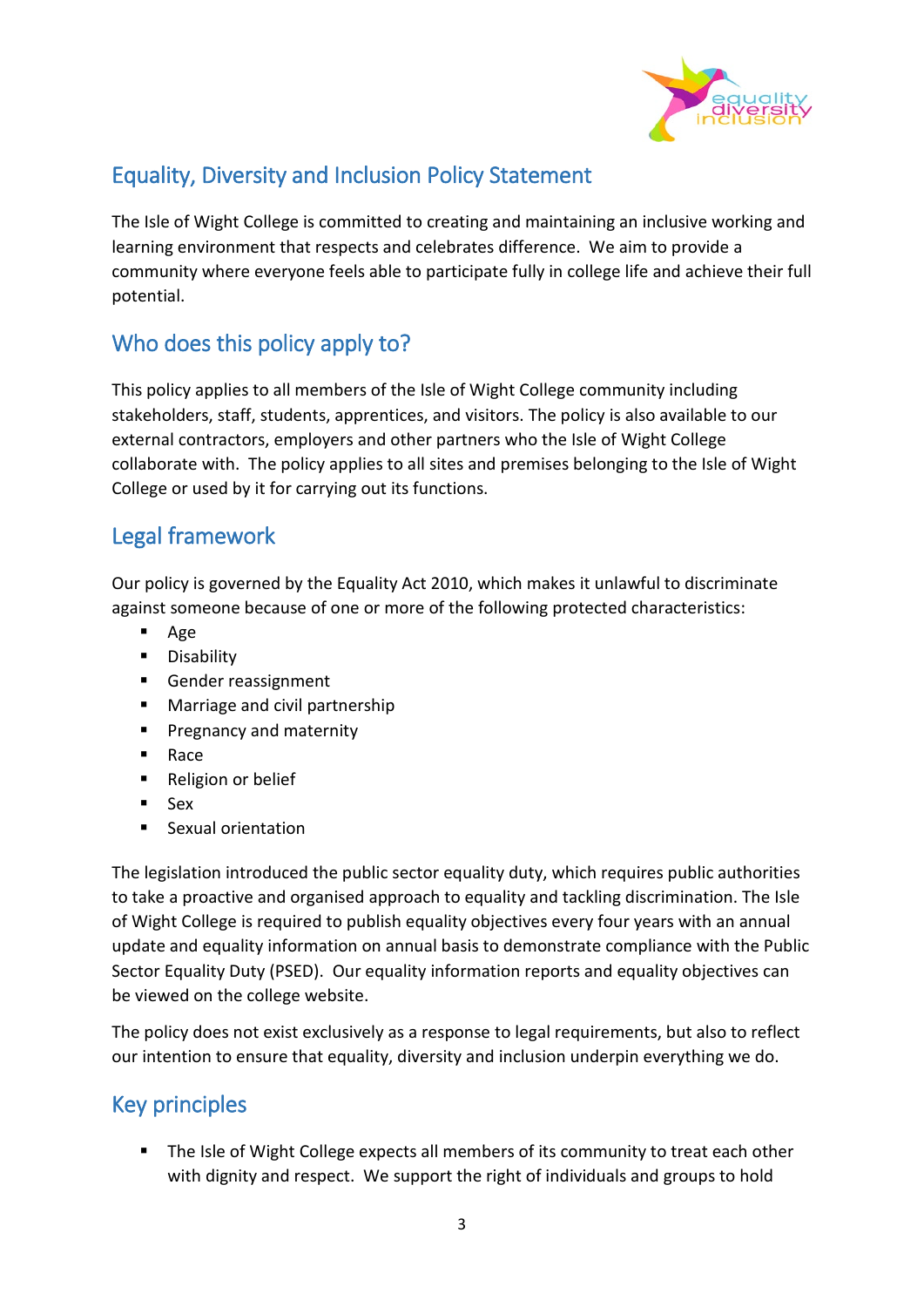

their own beliefs and values, but will not tolerate these being manifested in a way that intimidates, humiliates or creates a hostile or degrading learning or working environment

- **The Isle of Wight College is striving to create an inclusive learning and working** environment that supports good relations between people and challenges prejudice, intolerance and discrimination in all its forms
- To support our commitment to equality, diversity and inclusion, and to meet our legal duties, the Isle of Wight College will publish an equality information (PSED) report each year and set equality objectives every four years. The equality objectives and their progress will be monitored by senior management and the Corporation Board on an annual basis.
- The Isle of Wight College will:
	- o ensure that all our students, apprentices, staff and visitors, as well as those who apply or seek to apply to work or study with us, are treated fairly and are not discriminated against on any grounds, including those protected by the Equality Act 2010.
	- $\circ$  communicate its commitment to promoting equality, diversity and inclusion in staff and student recruitment material, handbooks, policies, social media and other corporate communications.
	- o ensure that publicity material positively promotes the diversity of the College community.
	- o actively engage with staff, students (through the annual student survey and Student Voice meetings), trade unions and partners on key matters related to equality, diversity and inclusion.
	- o support a range of activities and campaigns each year to celebrate equality events and religious festivals as well as promoting fundamental British Values throughout each academic year.
	- $\circ$  actively engage with employers and their apprentices on key matters related to equality, diversity and inclusion
	- $\circ$  carry out equality analysis through the equality impact assessment process to assess the implications of policies and decisions on the College community and to help prevent and tackle inequality.
	- o introduce positive action initiatives where patterns of under-representation and difference in outcomes for staff and students are identified.
	- $\circ$  ensure that there are effective and sensitive support and complaint mechanisms in place, should anyone feel that they have either witnessed or experienced discrimination.
	- $\circ$  Ensure that during the COVID-19 pandemic we do all that we can to limit any negative impact on students and staff whilst accessing learning or employment at the College.
- Every opportunity will be given to students, apprentices and staff to disclose any disabilities or other needs relating to 'protected characteristics' that they may have.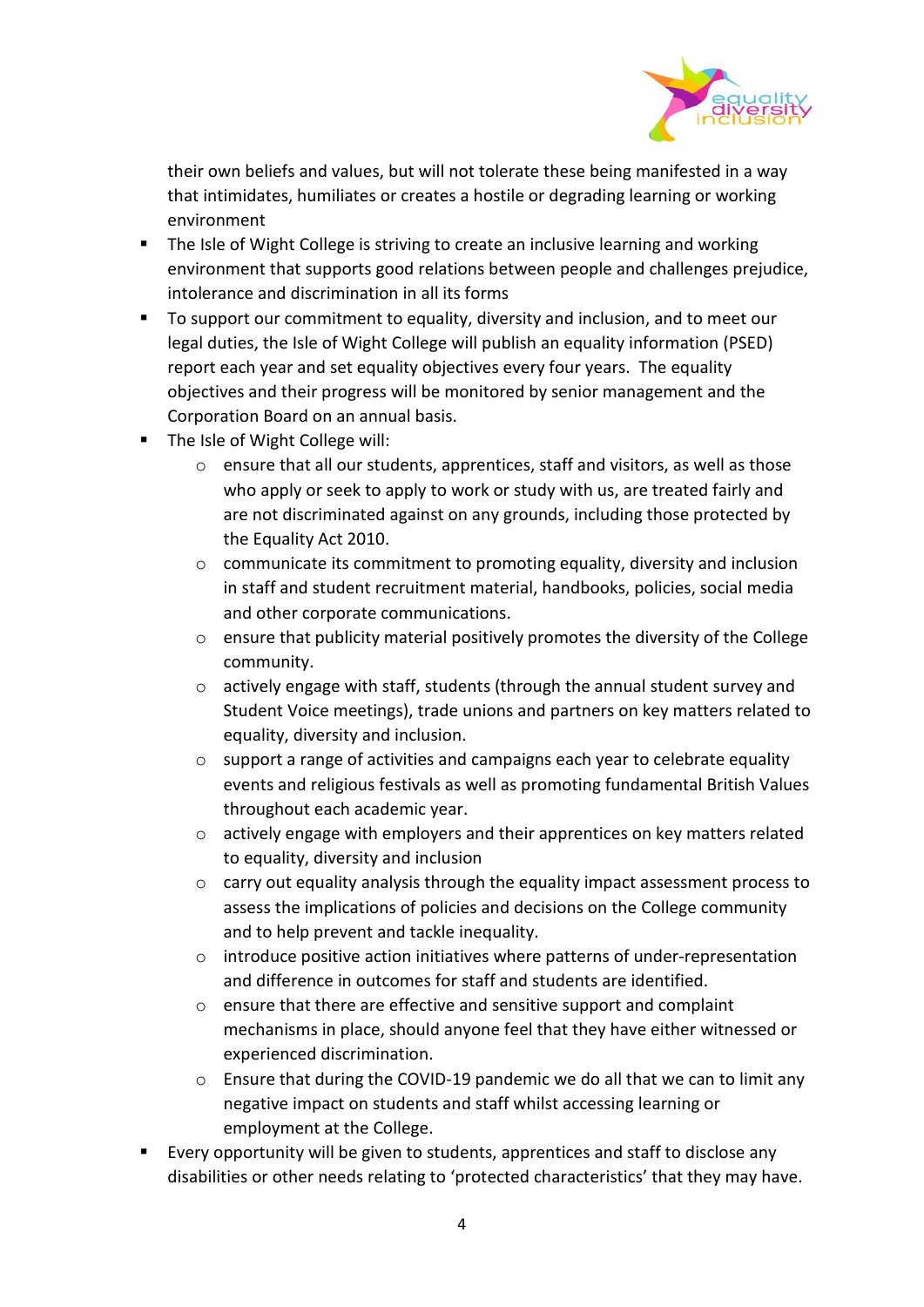

The Isle of Wight College will promote a culture of inclusivity, in which individuals feel confident and safe to make a disclosure. It will provide reasonable adjustments in response to individual needs and will not disadvantage a student or a member of staff on the basis of such needs.

 Where data relevant to equality and diversity, or any of the protected characteristics is gathered and stored, it will be done so appropriately and in line with General Data Protection Regulations (GDPR) guidelines.

## Curriculum, learning and teaching

- **The Isle of Wight College is committed to promoting equality, diversity and inclusion** through effective teaching, learning and assessment.
- Equality, diversity and inclusion will be fully integrated into the learning experience, and will be evident in curriculum planning, schemes of work and teaching, learning and assessment.
- **IF** In accordance with guidance issued by awarding organisations, the college will make adaptations to assessments and associated activities to mitigate the adverse impact on students' learning due to COVID-19.
- Leaders, managers, teaching staff and assessors will monitor student performance by the following protected characteristics - age, disability, race and sex and set actions to narrow any achievement gaps between different groups of students. Through surveys and other methods, we monitor the learning experience of all groups of learners including gender reassignment, religion, and sexual orientation.
- The curriculum will be regularly reviewed to ensure it is culturally sensitive and reflects the interests and backgrounds of the students.
- All teaching staff and assessors will use resources and activities that are free from discriminatory or stereotypical assumptions or images and go beyond this by ongoing positive promotion throughout the academic year.
- All students and apprentices will receive information on equality, diversity and inclusion as part of their induction programme. This will familiarise them with this policy as well as endorse our approach to dignity and respect. It will also ensure that they understand their rights and responsibilities to others whilst studying at the College and as current or future employees.
- Themed enrichment events will include a variety of topics to raise awareness, celebrate diversity and promote equality and to encourage community cohesion.

## Employment

- The Isle of Wight College aims to employ a workforce that reflects the community which it serves.
- The College also recognises the benefits from employing a workforce which reflects the diversity of society drawing on the strengths and experiences of people from a wide range of backgrounds to enrich the experience of our students.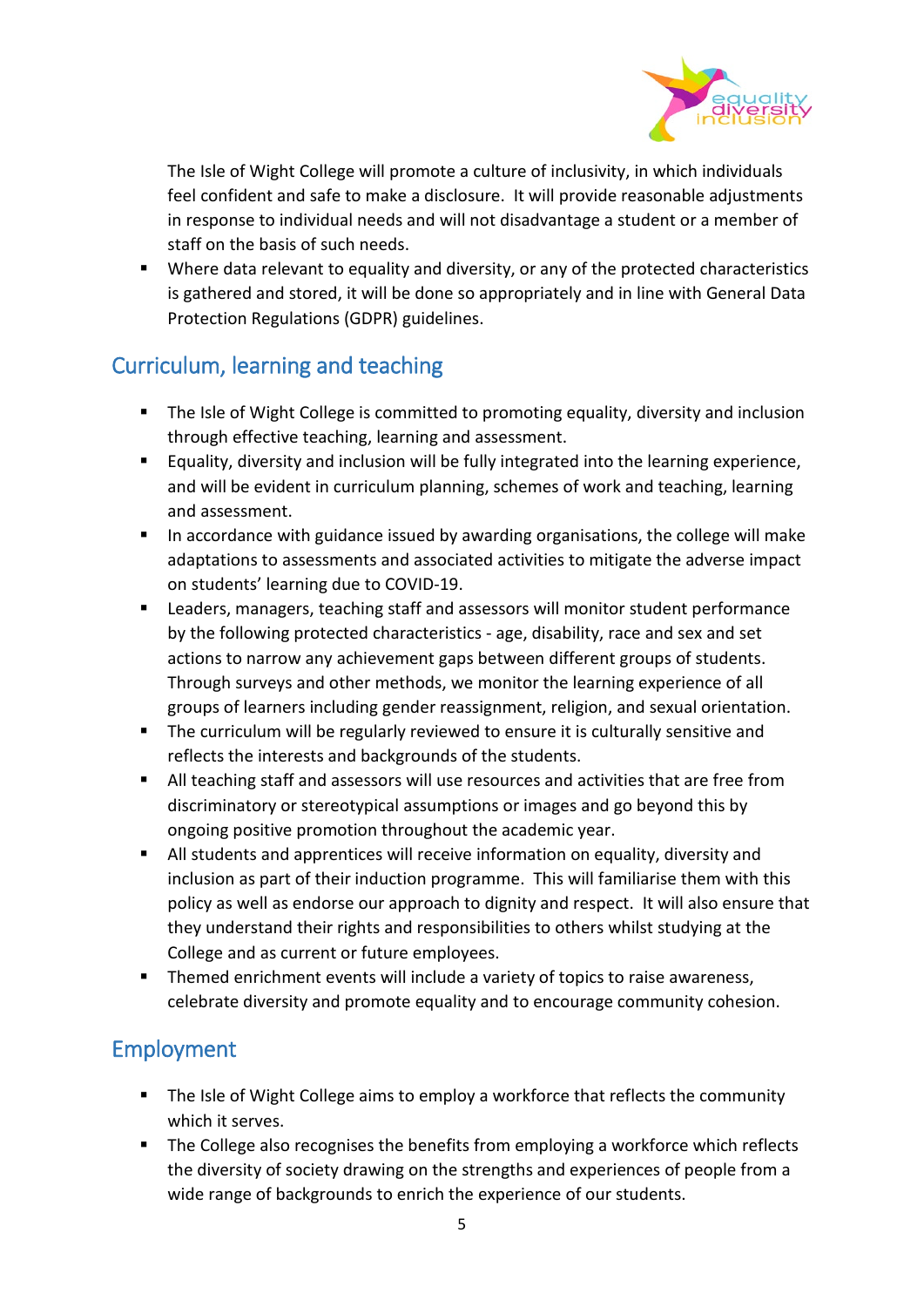

- **IF** In seeking to achieve a balanced workforce the College will ensure that no employee, job applicant or candidate for promotion will be disadvantaged or treated less favourably because of conditions or requirements that are not related to the job.
- All staff will treat each other in a fair and respectful manner that is free from discrimination.
- Reasonable adjustments will be made to working arrangements and premises to ensure equal access by employees or potential employees who have a disability or a particular health concern.
- All staff will receive timely and relevant equality and diversity training. Training will be delivered through a mixture of induction, face-to-face and online sessions.
- The Isle of Wight College will regularly monitor the workforce profile and take positive action to tackle any under-representation of particular groups within the workforce as a whole. This includes the College's formal duty to monitor and report on gender equality and what action we take to ensure equal pay for all staff in the same or similar job roles.
- The Human Resources (HR) team will be responsible for the maintenance and reporting of equality data within the workforce. The Equality and Diversity Working Group (EDWG) will review and monitor this data. Data monitoring will be used to identify any trends or differences between the protected groups and agree actions.

## We will also:

- Take positive action as necessary to ensure particular groups of students who are potentially vulnerable to leaving their course early e.g. young parents, Looked After Children (LAC) and care leavers, asylum seekers etc. will be offered additional support where needed.
- **Provide support services to enable students to gain access to the curriculum, to stay** on programme and achieve to the best of their ability. Students come to the College with a range of different educational needs. We will try our best to meet those needs through comprehensive initial assessments prior to courses beginning and additional support for learners with a disability, learning difficulty or special education needs.
- **Provide support services to enable apprentices to stay on programme, stay in** employment and achieve to the best of their ability. We will try our best to meet those needs through comprehensive initial assessments and work with the employer to give additional support for apprentices with a disability, learning difficulty or special education needs.

## External partners

 The Isle of Wight College is committed to ensuring that those organisations and employers with which it works will demonstrate their commitment to equality, diversity and inclusion and have policies and procedures in place to achieve this.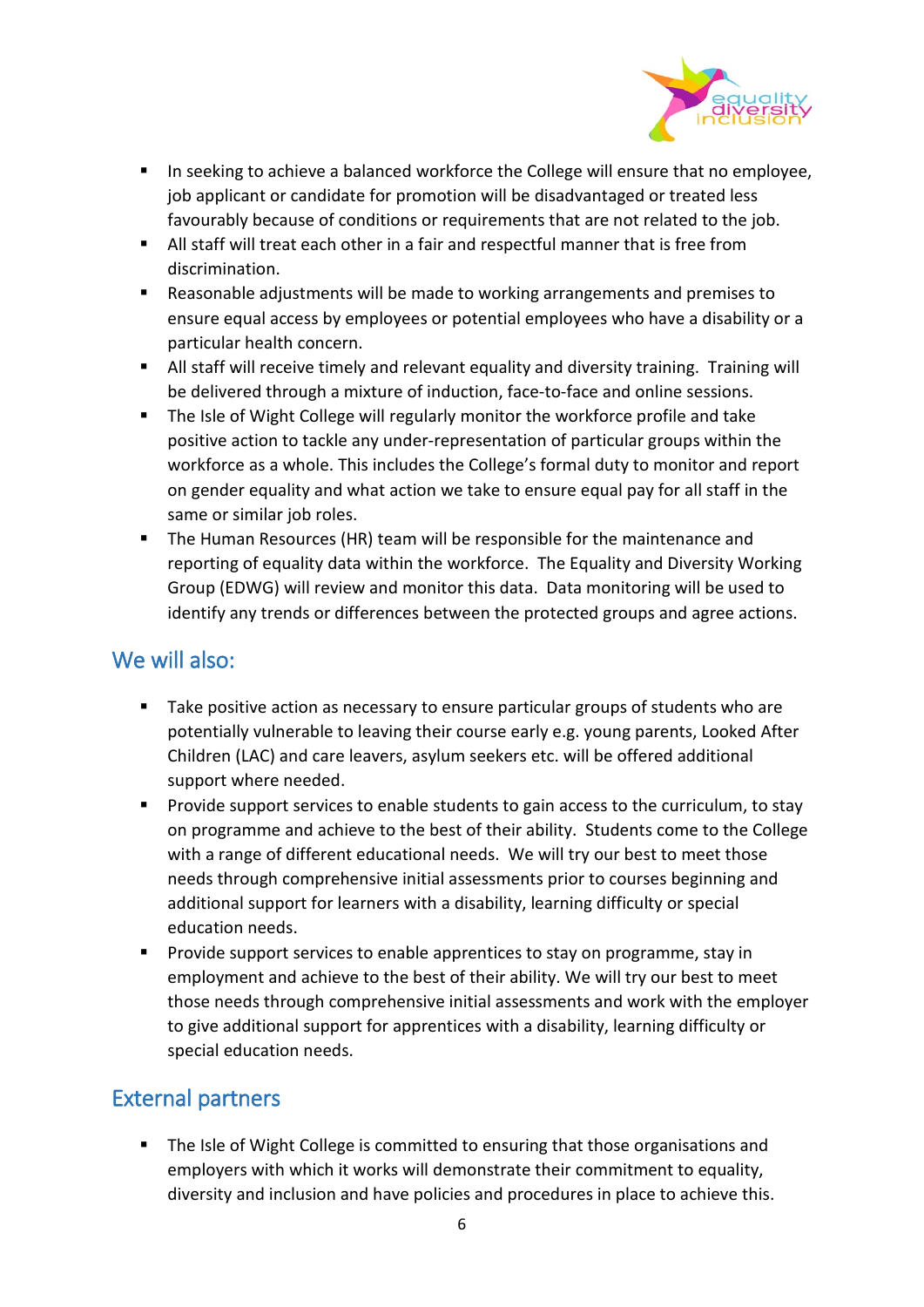

 When drawing up contracts and service specification, the Isle of Wight College will: Ensure that external partners are made aware of their legal duties in relation to Equality Act 2010.

## Visitors, contractors and sub-contractors

 Visitors, contractors and sub-contractors must comply with the Isle of Wight College Equality, Diversity and Inclusion Policy.

## Responsibilities (see Appendix 1 for more details)

A successful equality, diversity and inclusion policy requires the active support of the entire College community. Whilst there is a collective responsibility to ensure this policy is successfully implemented, there are also specific responsibilities set out below:

- The Corporation has ultimate responsibility for the effective implementation of the policy, the equality objectives and action plans. The practical application of the policy rests with senior leaders, including the Principal and in particular the Assistant Principal for Teaching, Learning, Students and HR who has the lead responsibility for equality, diversity and inclusion and the equality and diversity manager
- **The Equality and Diversity Manager is responsible for:** 
	- o Ensuring the development and implementation of this policy, procedures and equality objectives meet the requirements of the legislation and the college's strategic objectives.
	- $\circ$  Maintaining the college reputation with regard to equality, diversity and inclusion as an equal opportunities employers and educational establishment.
- **The Head of Student Advocacy and Safeguarding is responsible for ensuring that** student-related issues are effectively addressed.
- **The HR Manager is responsible for ensuring that staff-related issues are effectively** addressed.
- Heads of Departments and Curriculum Managers are accountable for delivering the equality commitments in their designated areas of responsibility.
- All staff, students, apprentices and others whom this policy applies to are responsible for ensuring that they read, understand and comply with this policy. They should seek clarification when required. Staff and students will be reminded of their responsibilities through appropriate college communication channels.

## Implementation

The Isle of Wight College will ensure that:

**This policy is communicated to staff, applicants for employment, contractors and** others working for the College, students and those applying to study at the College.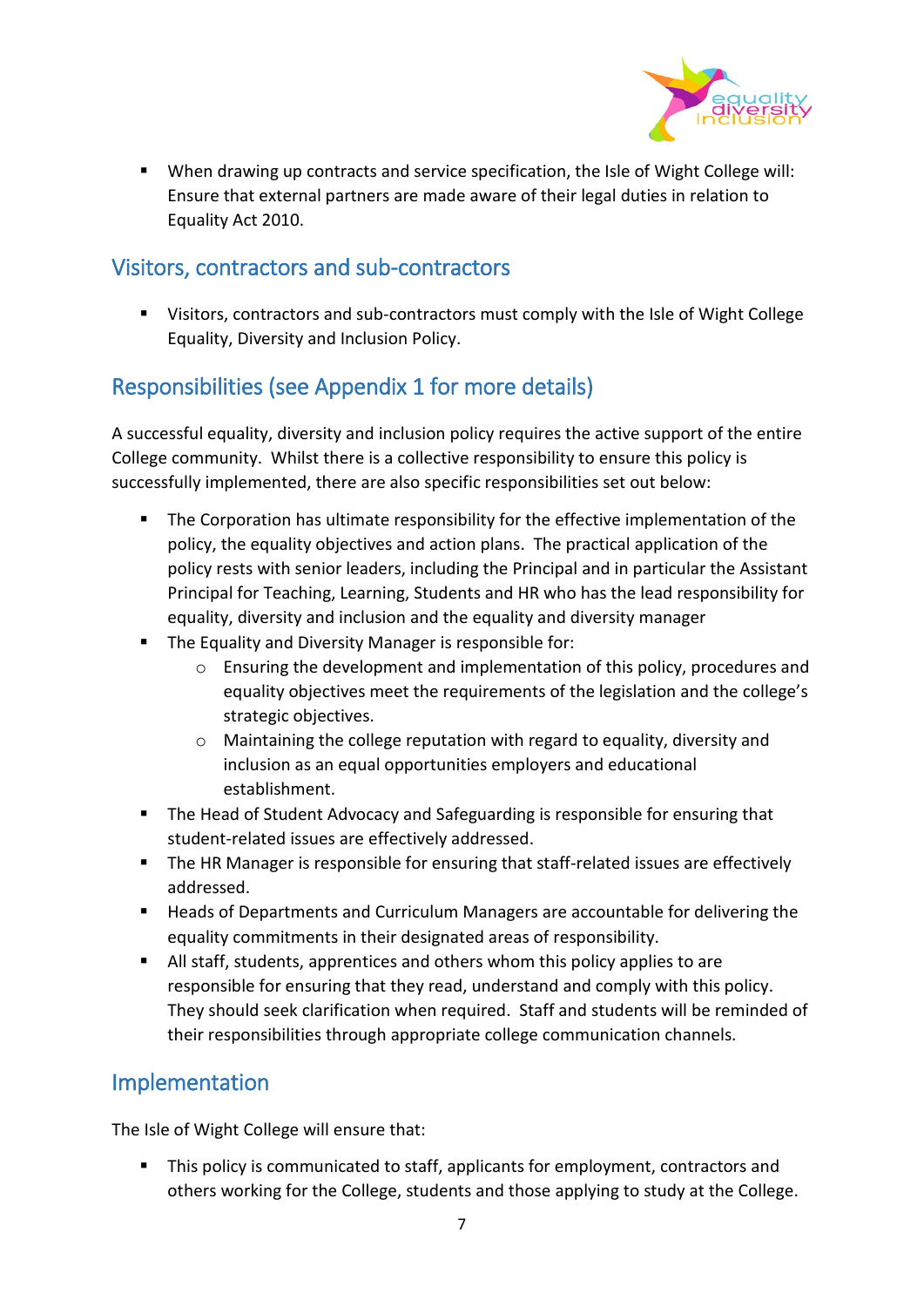

- Staff and students are provided with appropriate equality and diversity training and guidance, including training on induction courses.
- All employers with apprentices are provided with a copy of the equality, diversity and inclusion policy.
- **Specific and appropriate duties in respect of implementing the equality, diversity and** inclusion policy are incorporated into job descriptions and work objectives of staff.
- Communication materials reflect the diverse college community and help to promote equality and inclusion.
- **Prompt action is taken to address any allegation of discrimination, victimisation or** harassment.
- External contractors, sub-contractors and agencies are made aware of their responsibilities in relation to equality, diversity and inclusion.

## Monitoring and review

The Equality and Diversity Working Group will:

- **Monitor equality data in relation to staff, students and apprentices on a regular basis** and agree actions to address any identified inequalities.
- Publish an annual report on the progress of the equality objectives and action. This will include an analysis of headline workforce and student data.
- Review the equality objectives annually and set new objectives every four years.
- **Prepare and deliver an annual equality, diversity and inclusion action plan following** the annual self-assessment report (SAR) to help the College meet their equality objectives.
- Support staff and student voice initiatives and obtain feedback from the students, Trade Unions, staff and student equality forums/surveys and any other engagement mechanisms.
- Review and amend the policy to reflect developments in equality legislation and best practice.
- Regularly report to Corporation and senior management team on equality and diversity issues.

## **Complaints**

Members of staff who believe they have suffered any form of discrimination, harassment or victimisation are entitled to raise the matter through the appropriate grievance procedure. A copy of the grievance procedure is available through the staff policy portal or in hard copy from HR.

Students who believe that they have suffered any form of discrimination, harassment or victimisation are entitled to raise the matter through the complaints procedure. A copy of the procedure is available on the college website, through the student portal or on request from the Head of Student Advocacy and Safeguarding.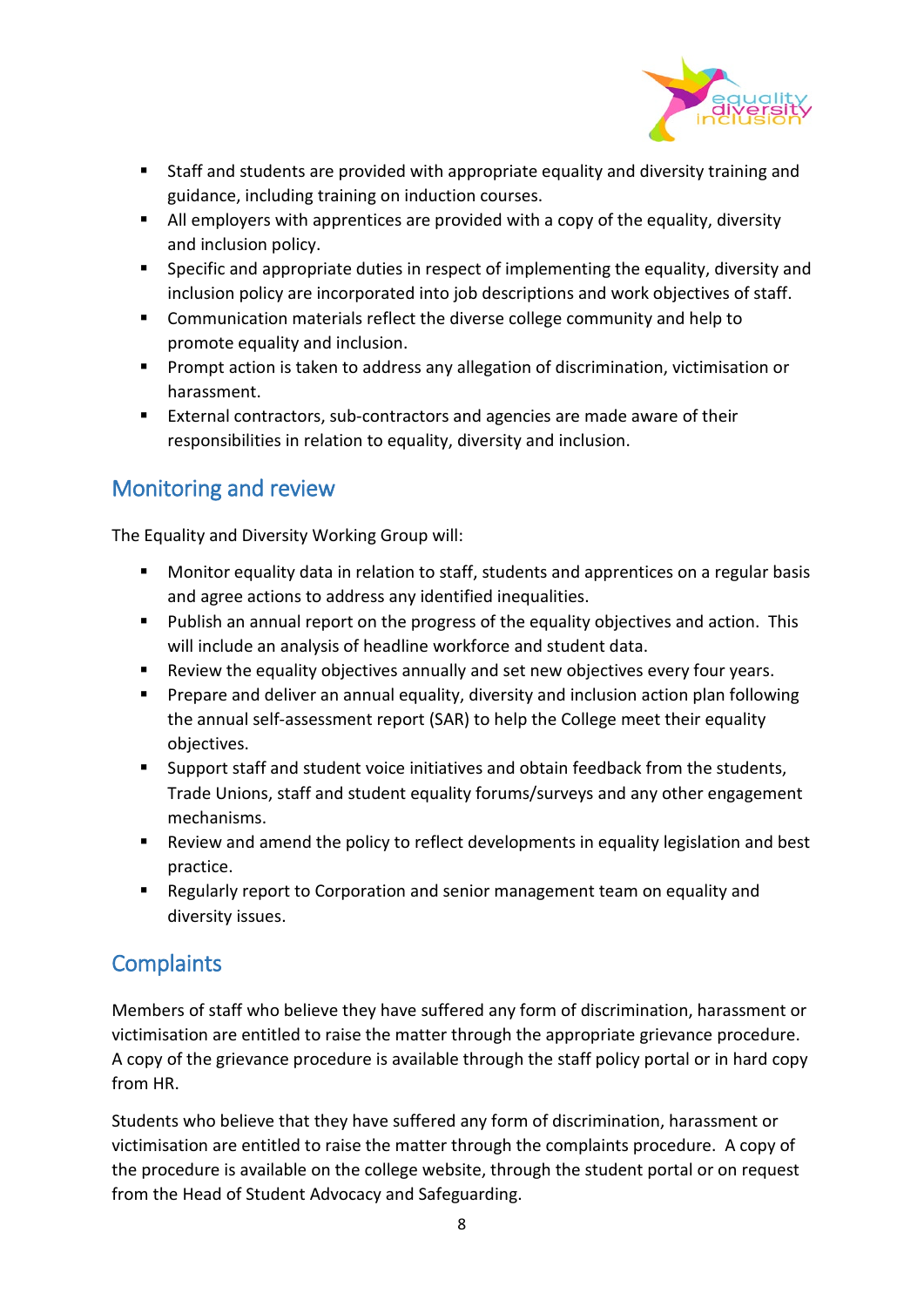

Any person making a complaint will not be victimised. All complaints of discrimination, harassment or victimisation will be dealt with promptly and confidentially.

The Isle of Wight College takes all allegations of discrimination, harassment or victimisation very seriously. If, on investigation, it is established that discrimination, harassment or victimisation has occurred, disciplinary action will be taken and may result in dismissal or permanent withdrawal from the college.

## Related policies, procedures and documents:

- Safeguarding Policy
- Students with a Disability Guidance and Disability Statement
- Student Discipline and Grievance Procedures
- Staff Discipline and Grievance Procedures
- Anti-Bullying Policy
- Equality Information Reports PSED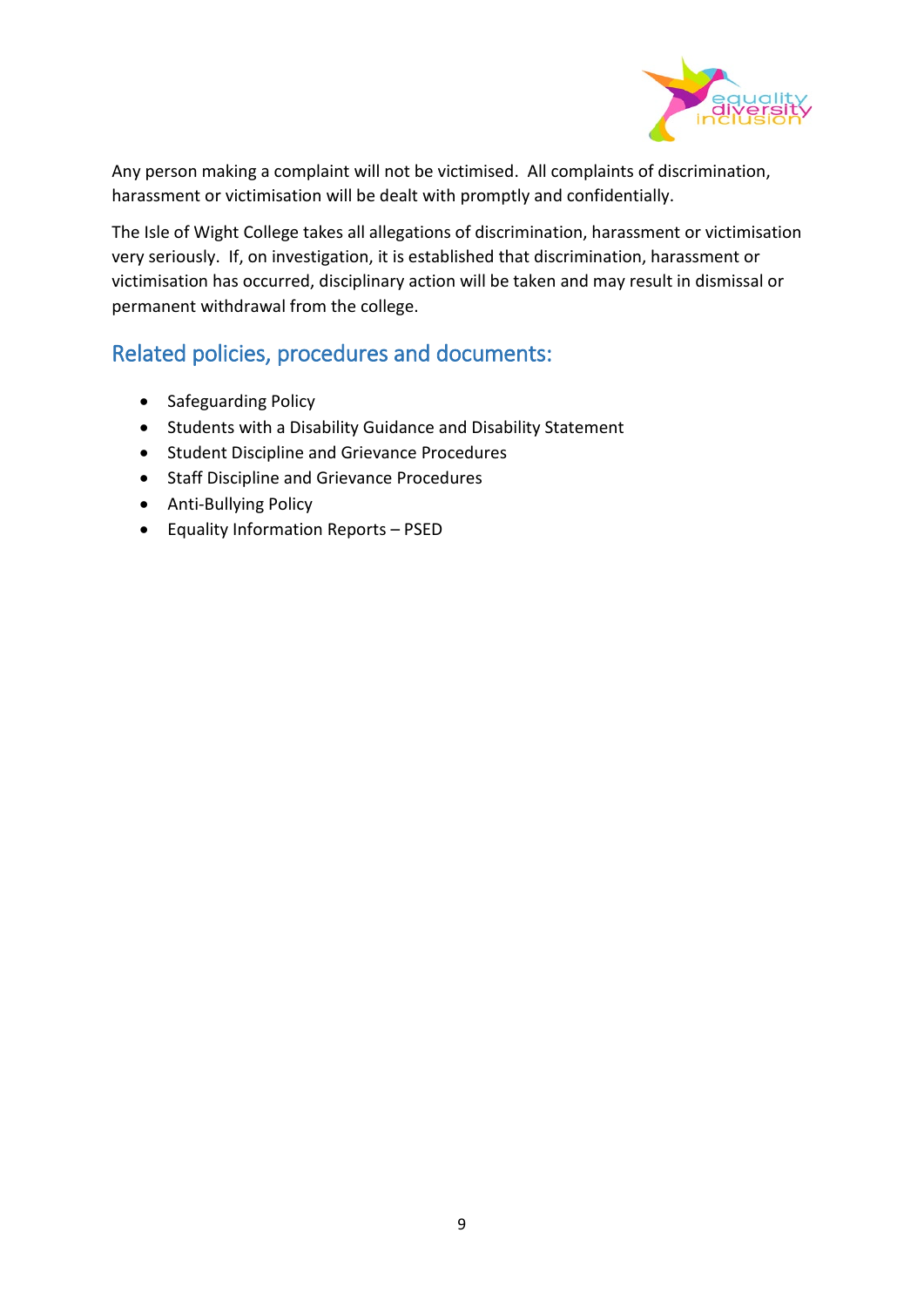

## Appendix 1: Roles and responsibilities

### **The Corporation are responsible for ensuring that:**

- **The College is compliant with the equality legislation and the codes of practice** supporting it.
- **The Corporation proactively considers equality and diversity as part of its decision**making process.
- **The Equality, Diversity and Inclusion Policy, Equality Objectives and action plan are** implemented effectively.
- **The membership of the Corporation reflects the diversity of the local community.**
- Equality, diversity and inclusion is fully integrated into the College Strategic Plan.
- **The Corporation receives an annual equality and diversity update that monitors** progress on the equality objectives and action plan.
- To support the Corporation in meeting its duties, it nominates a Governor to have designated responsibility for equality and Diversity.

## **The Equality and Diversity Working Group (EDWG) are responsible for:**

- Overseeing the continuing application and development of the policy in line with legislation and corporate strategic objectives.
- **Preparing, monitoring and reviewing the equality objectives and action plan.**
- Reporting progress on equality issues on an annual basis or more frequently of required.
- Advising on the formulation of policies, procedures and resources.

#### **The Principal and Senior Management Team are responsible for:**

- **Providing leadership and acting as champions to promote equality, diversity and** inclusion across the College community.
- **Working with the Corporation to ensure that the policy, equality objectives and** action plan are implemented effectively.
- **Ensuring that appropriate action is taken against individuals working on behalf of the** College, or studying at the College, who do not act in accordance with this policy.

#### **Managers are responsible for:**

- Ensuring that staff have a clear vision and shared understanding of what the College is aiming to achieve through the policy.
- **IMPLEM** Implementing the policy as part of their day-to-day management of staff and in applying employment policies and practices in a fair and equitable way.
- **Ensuring equality and diversity issues are addressed in performance reviews.**
- **Ensuring all staff act in accordance with the policy providing support and direction** where necessary.
- Effectively managing and dealing promptly when investigations identify issues relating to potential discrimination, bullying or harassment.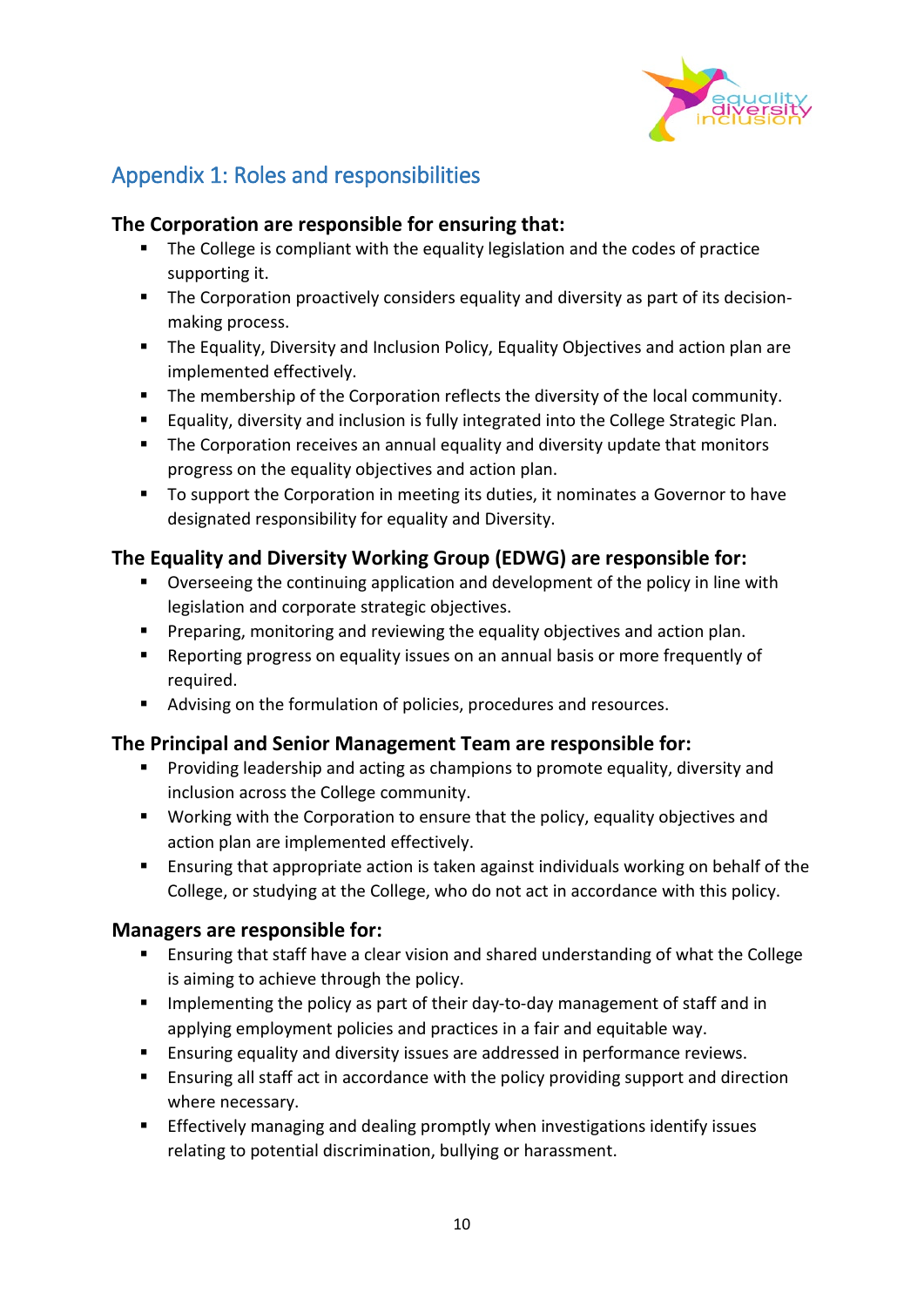

- **Ensuring that all decisions that will change provisions, practices or policies and affect** the workforce, students and apprentices are subject to an equality impact assessment.
- Taking the lead in creating a positive, inclusive ethos that challenges inappropriate language and behaviour and celebrates diversity.

#### **Curriculum leaders are responsible for ensuring that:**

- **Equality, diversity and inclusion is promoted in all student settings and embedded** into curriculum areas.
- **Student performance is monitored by the following protected characteristics, age,** disability, race, and sex on a termly basis and actions set to address any identified gaps. The quality of students' experience at the college is monitored through surveys, focus groups, etc. across the full range of protected characteristics.
- **EXTER** Student performance by protected characteristic as described above is recorded in the SAR and actions are set to narrow any identified performance gaps for protected groups.
- Student induction programmes and tutorials develop students' understanding of equality, diversity and inclusion.

### **All staff are responsible for ensuring that they:**

- Have read and understood the policy.
- **IMPLEMENT IMPLEMENT IN THE UPS IN THE UPS IN THE POLICE THE UPS IN THE INCOCOLLY THE UPS IN THE UPS IN THE UPS** spirit of the policy.
- **Treat people with respect and dignity in all their interactions.**
- Notify their line manager of any concerns with regard to the conduct of other employees, students, visitors or third parties.
- Help to build an inclusive culture where diversity is valued and people feel confident to bring their whole selves into the working and learning environment.
- Challenge inappropriate and discriminatory language and behaviour by staff, students and other users of our services.

#### **Human Resources (HR) are responsible for:**

- **Developing employment policy and strategy on equality, diversity and inclusion.**
- **Providing guidance to line managers and staff.**
- Supporting managers in investigating issues relating to potential discrimination.
- **Monitoring and reporting on the workforce equality data to the Equality and** Diversity Working Group (EDWG) and senior managers and governors. This includes reporting on the gender pay gap and actions being taken to improve gender equality, as well as monitoring and taking action with regard to all other protected characteristics.
- Championing equality and diversity issues, internally and externally.
- **Facilitating training and development initiatives in relation to equality, diversity and** inclusion.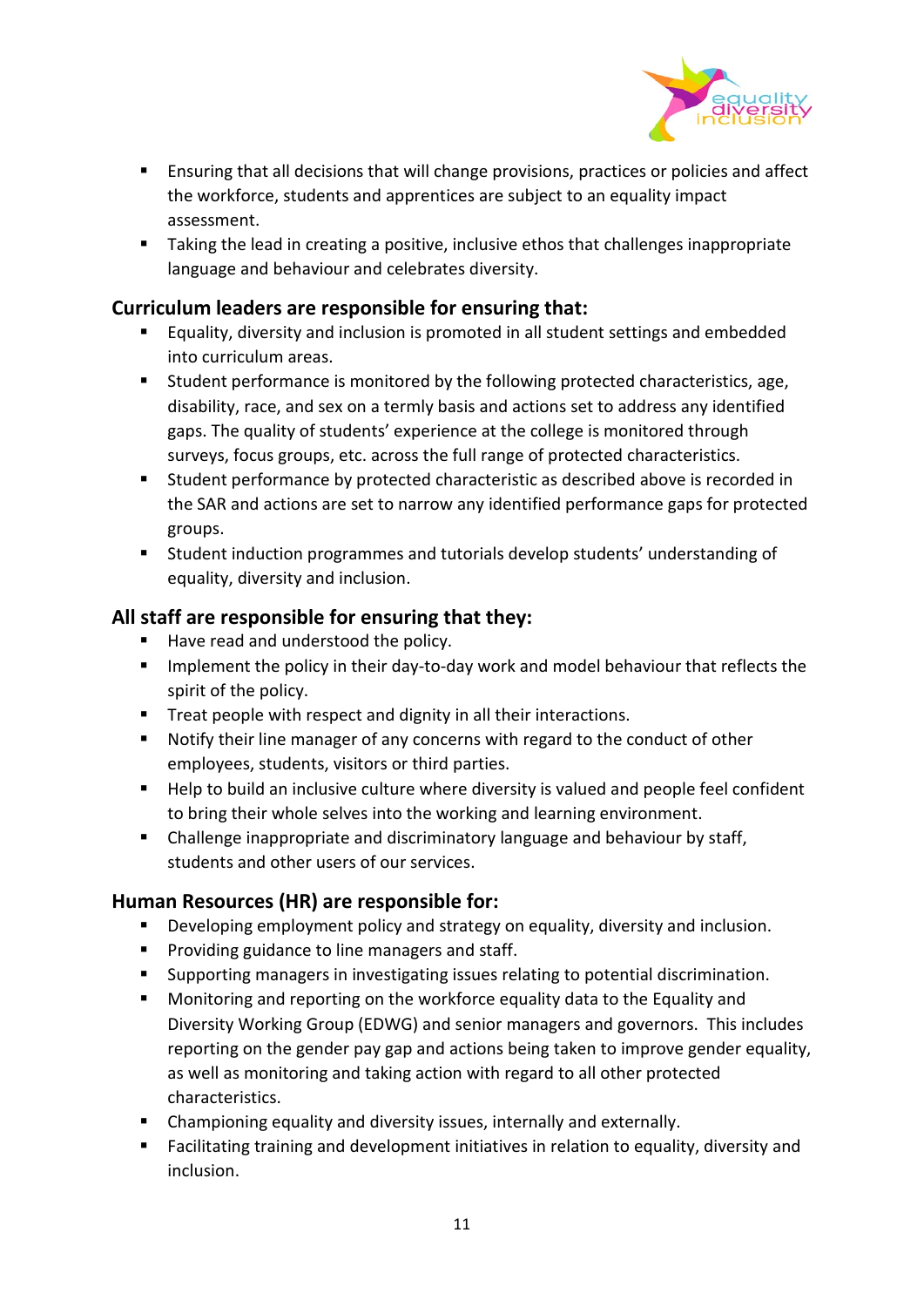

#### **All students and apprentices are responsible for ensuring that they:**

- Adhere to the Student Charter and treat all members of the College community with dignity and respect.
- Create and maintain a learning and social environment where there is zero tolerance for bullying, harassment and discrimination.
- **Support and promote the equality, diversity and inclusion policy and procedures.**
- Understand the consequences of contravening equality legislation and this policy.

#### **Partners, Employers, Contractors and Service providers**

- All partners, contractors and service providers will be responsible for adhering to any equality guidelines in agreements or contracts.
- **The Isle of Wight College is committed to ensuring that those organisations with** which it works and employs will demonstrate their commitment to equality, diversity and inclusion and have policies and procedures in place to achieve this.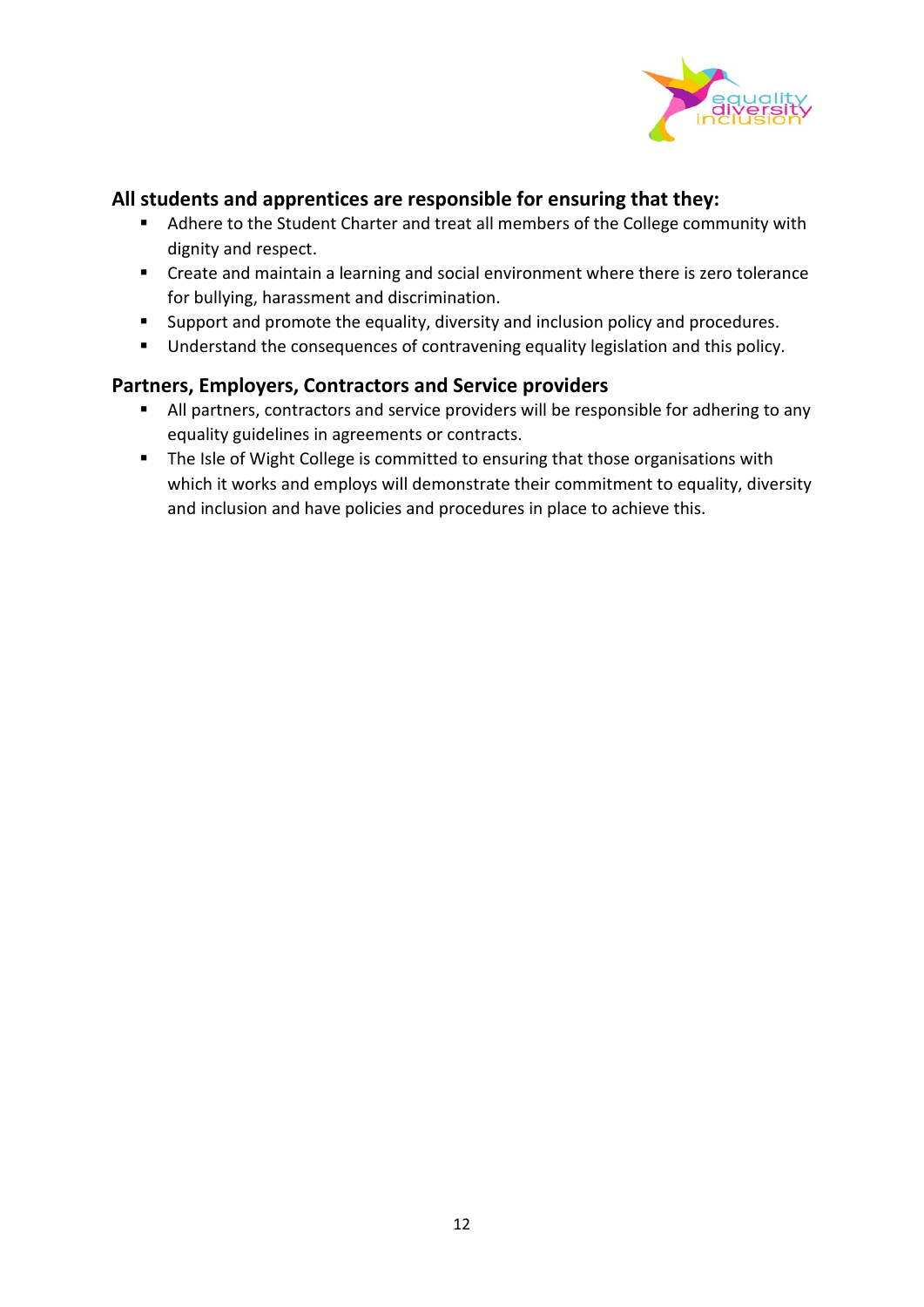

| Equality Objectives 2020 - 2024                                                                                                                                                                                                                                                                                                                                                                                                                                                                                                                                                                                                                                                                            |                                                                                                                                                                                                                                                                                                                                                                                                                                                                                                                                                                                                                                                                                                                                                                                                                                                                                                                                                                                                                                                                                     |                                                                   |  |  |  |
|------------------------------------------------------------------------------------------------------------------------------------------------------------------------------------------------------------------------------------------------------------------------------------------------------------------------------------------------------------------------------------------------------------------------------------------------------------------------------------------------------------------------------------------------------------------------------------------------------------------------------------------------------------------------------------------------------------|-------------------------------------------------------------------------------------------------------------------------------------------------------------------------------------------------------------------------------------------------------------------------------------------------------------------------------------------------------------------------------------------------------------------------------------------------------------------------------------------------------------------------------------------------------------------------------------------------------------------------------------------------------------------------------------------------------------------------------------------------------------------------------------------------------------------------------------------------------------------------------------------------------------------------------------------------------------------------------------------------------------------------------------------------------------------------------------|-------------------------------------------------------------------|--|--|--|
| 1<br>community.<br><b>Objectives</b>                                                                                                                                                                                                                                                                                                                                                                                                                                                                                                                                                                                                                                                                       | At the Isle of Wight College, we promote equality, diversity and inclusion as being fundamental to the College's vision of<br>'Putting Students First' to make a positive difference to people's lives and promote an inclusive and inspiring college<br>Objective 1:1 Ensure compliance with the Equality Act 2010 (EA10) 1:2 Promote British Values 1:3 Advance equality<br>achievement focussing on the areas of attainment, retention and employability<br><b>Actions</b><br>Lead                                                                                                                                                                                                                                                                                                                                                                                                                                                                                                                                                                                               |                                                                   |  |  |  |
| 1.1 We will ensure compliance with our<br>duties as set out in the Equality Act<br>2020. This includes:<br>1.1.1 Publication of the annual PSED<br>Report<br>Publication of the annual Gender Pay<br>1.1.2<br>Gap Report<br>1.2 The ongoing promotion of British Values,<br>PREVENT and equality and diversity<br>1.3 We will work to ensure that the<br>achievement rates for minority and<br>disadvantaged groups, including those<br>with a SEND are not more than 5%<br>points lower than their peers.<br>1.4 Report achievement rates for students<br>from minority and disadvantaged<br>backgrounds on an annual basis.<br>1.5 Report progression to HE and<br>employment for students from minority | Annual publication of the PSED (ensuring each of the nine<br>$\bullet$<br>protected characteristics are recorded) report following<br>approval by the Corporation Board<br>Annual publication of the Gender Pay Gap report following<br>$\bullet$<br>approval by the Corporation Board<br>Lesson observations to monitor the promotion of British values,<br>PREVENT and equality and diversity, share best practice and<br>provide support when identified<br>Annual update of the PREVENT Duty risk assessment<br>$\bullet$<br>Through the college's robust self-assessment processes monitor<br>and take action to ensure the outcomes for all learners,<br>including those from minority or disadvantaged groups, or those<br>with a SEND<br>Achievement rates reported through the annual SAR process.<br>$\bullet$<br>Progression to HE and employment; establish what data<br>$\bullet$<br>regarding student ethnicity and disadvantage is available<br>through UCAS (HE) and the college destinations survey<br>(employment). As necessary, adapt college systems to ensure | <b>RW</b><br>DH<br><b>RW</b><br>DH<br>RW/FW<br><b>RW</b><br>RW/CJ |  |  |  |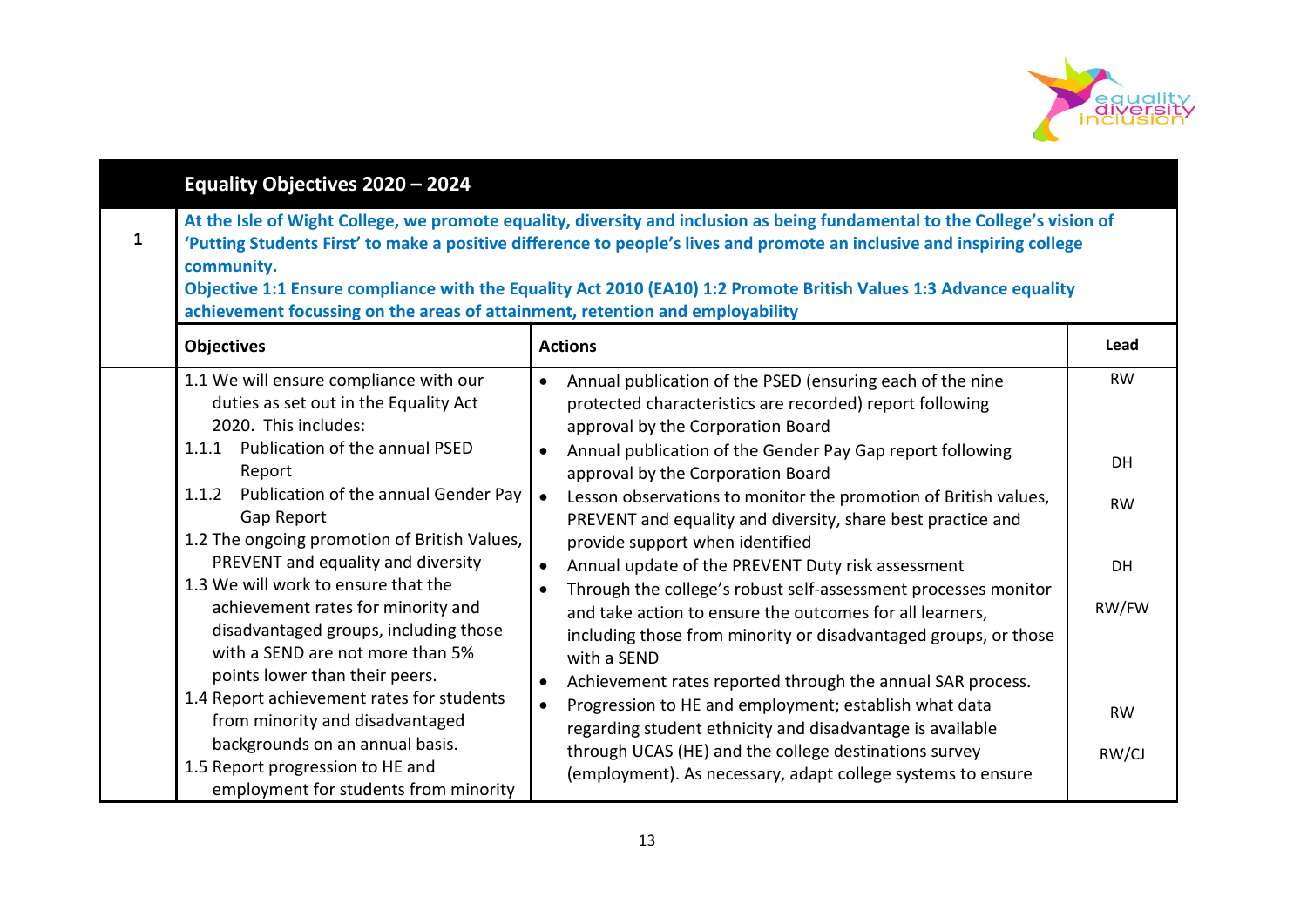

|                                                                                                                                      |                                                                                                                             | and disadvantaged backgrounds on an                                                                                                                          | the necessary data is available to inform the judgements                                                                           |  |  |  |  |
|--------------------------------------------------------------------------------------------------------------------------------------|-----------------------------------------------------------------------------------------------------------------------------|--------------------------------------------------------------------------------------------------------------------------------------------------------------|------------------------------------------------------------------------------------------------------------------------------------|--|--|--|--|
|                                                                                                                                      |                                                                                                                             | annual basis.                                                                                                                                                | reached during the annual SAR process                                                                                              |  |  |  |  |
|                                                                                                                                      |                                                                                                                             | Progress against objectives:                                                                                                                                 |                                                                                                                                    |  |  |  |  |
| 1.1                                                                                                                                  |                                                                                                                             | The college continues to meet its obligations as set out in the Equality Act (2010).                                                                         |                                                                                                                                    |  |  |  |  |
|                                                                                                                                      |                                                                                                                             | 1.1.1 The college publishes an annual PSED report that provides information on both staff and students across each of the nine<br>protected characteristics. |                                                                                                                                    |  |  |  |  |
|                                                                                                                                      | 1.1.2 The annual college Gender Pay Gap report is published in March each year following approval by the Corporation Board. |                                                                                                                                                              |                                                                                                                                    |  |  |  |  |
| The college is very proactive in the promotion of fundamental British values, equality of opportunity and the Prevent agenda.<br>1.2 |                                                                                                                             |                                                                                                                                                              |                                                                                                                                    |  |  |  |  |
|                                                                                                                                      |                                                                                                                             | Ongoing development and promotion of resources and training to these crucial agendas takes place throughout the academic year.                               |                                                                                                                                    |  |  |  |  |
|                                                                                                                                      |                                                                                                                             | For example, the college's scheme of work template used by all teaching staff includes monthly themes which provide the basis for                            |                                                                                                                                    |  |  |  |  |
|                                                                                                                                      | the promotion and curriculum delivery of equality and diversity throughout each academic year.                              |                                                                                                                                                              |                                                                                                                                    |  |  |  |  |
| 1.3                                                                                                                                  |                                                                                                                             |                                                                                                                                                              | The college annual self-assessment report (SAR) includes an evaluation of the achievement rates for minority and disadvantaged     |  |  |  |  |
|                                                                                                                                      |                                                                                                                             |                                                                                                                                                              | groups. The 2020 Quality of Education SAR identifies a number of relevant strengths: 'Students make very progress in developing    |  |  |  |  |
|                                                                                                                                      |                                                                                                                             |                                                                                                                                                              | their maths and English skills, including those from minority and disadvantaged groups'; 'Students from minority groups, including |  |  |  |  |
|                                                                                                                                      |                                                                                                                             | those with SEND, achieve very well with no significant gaps for most groups of students'                                                                     |                                                                                                                                    |  |  |  |  |
|                                                                                                                                      | 1.3.1 As 1.3 above and reported in the annual PSED report.                                                                  |                                                                                                                                                              |                                                                                                                                    |  |  |  |  |
| 1.4                                                                                                                                  |                                                                                                                             |                                                                                                                                                              | Based on the 2018/19 actual destinations data (most recent year available) 80% of college students progressed to a positive        |  |  |  |  |
|                                                                                                                                      |                                                                                                                             |                                                                                                                                                              | destination. Within this cohort, the vast majority of students from minority groups also progressed to their chosen next step in   |  |  |  |  |
|                                                                                                                                      | learning or employment, when compared to their peers. For example: male students (734 leavers) 81% (+1% overall), female    |                                                                                                                                                              |                                                                                                                                    |  |  |  |  |
|                                                                                                                                      |                                                                                                                             | students (489 leavers) 78% (-3% overall); high needs students (152 leavers) 84% (+4% overall), students who are free college meal                            |                                                                                                                                    |  |  |  |  |
|                                                                                                                                      |                                                                                                                             | recipients (213 leavers) 77% (-3% overall), students who are looked after children (23 leavers) 57% (-23% overall) Therefore, there is                       |                                                                                                                                    |  |  |  |  |
|                                                                                                                                      |                                                                                                                             |                                                                                                                                                              | no significant gap in the proportion of students from minority groups who progress to employment or further learning compared to   |  |  |  |  |
|                                                                                                                                      | their peers with the exception of looked after children.                                                                    |                                                                                                                                                              |                                                                                                                                    |  |  |  |  |
| $2^{\circ}$                                                                                                                          |                                                                                                                             |                                                                                                                                                              | The Isle of Wight College will continue to promote equal opportunities for our students and staff, tackling discrimination,        |  |  |  |  |
|                                                                                                                                      |                                                                                                                             |                                                                                                                                                              | bullying and harassment to ensure our students and staff feel that the college is a welcoming and inclusive environment in         |  |  |  |  |
|                                                                                                                                      |                                                                                                                             | which to learn and work.                                                                                                                                     |                                                                                                                                    |  |  |  |  |
|                                                                                                                                      |                                                                                                                             |                                                                                                                                                              | 2:1 Improving student and staff diversity 2:2 Tackle incidents of discrimination 2:3/2:4 Continue to promote equality, diversity   |  |  |  |  |
|                                                                                                                                      |                                                                                                                             | and inclusion learning opportunities for students and staff 2:5 Promote British Values                                                                       |                                                                                                                                    |  |  |  |  |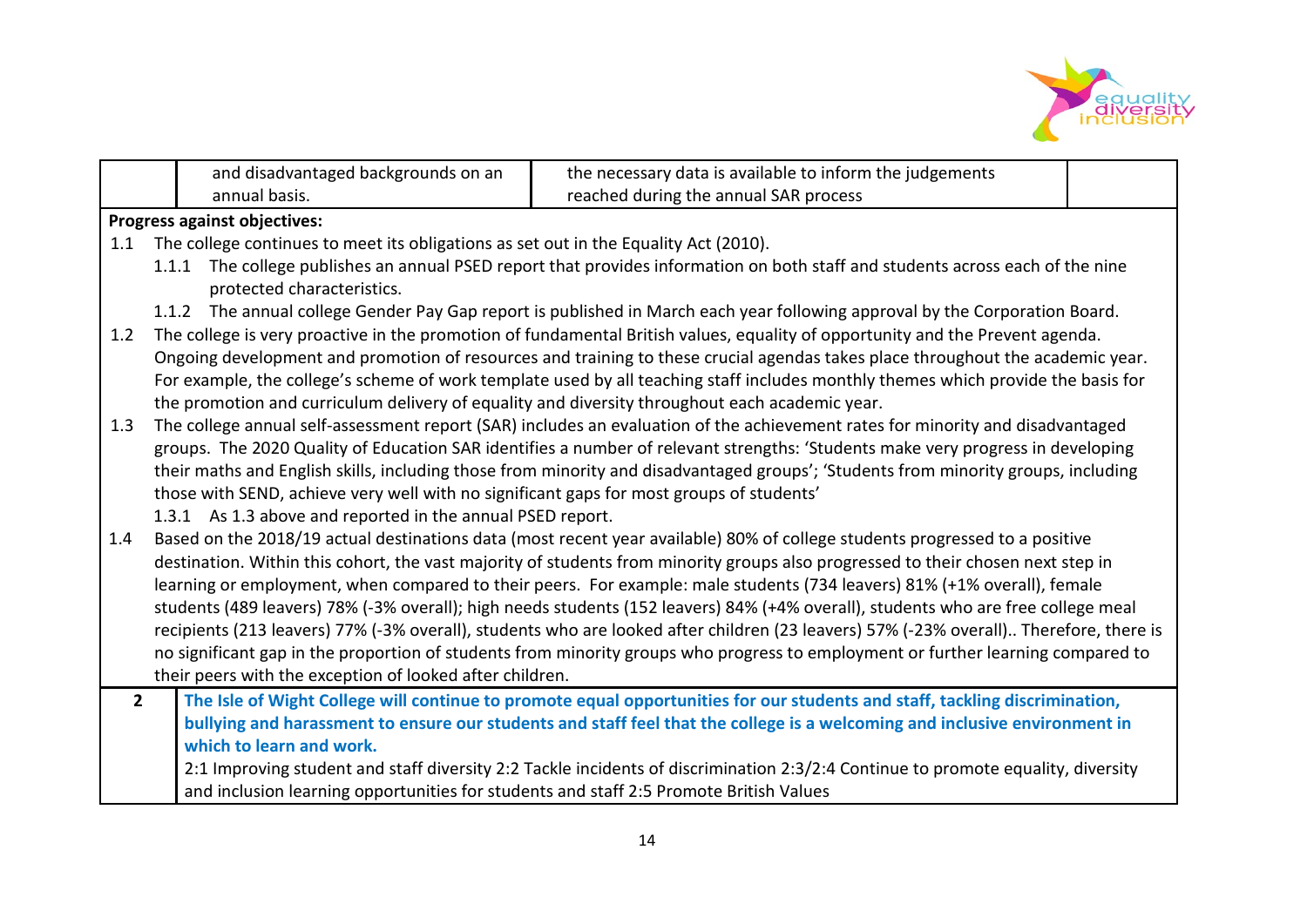

|                | <b>Objectives</b>                                                                                                                               | <b>Actions</b>                                                                                                                                                                                                                      | Lead      |
|----------------|-------------------------------------------------------------------------------------------------------------------------------------------------|-------------------------------------------------------------------------------------------------------------------------------------------------------------------------------------------------------------------------------------|-----------|
| $\overline{2}$ | 2.1 We will identify more ways to increase<br>the diversity of our workforce and student<br>community.<br>2.2 We will continue to tackle unfair | As an equal opportunity employer, we will continue to develop<br>recruitment opportunities to encourage applications from all<br>areas of the community, using social media to raise awareness<br>of under-represented groups.      | <b>DH</b> |
|                | treatment and inappropriate behaviour<br>experienced by staff and students, including<br>discrimination, bullying and harassment.               | Continue to limit the impact of unconscious bias in our<br>recruitment practices through the continued use of 'blind sifting'<br>when short listing applications.                                                                   | DH        |
|                | 2.3 We will provide further CPD<br>opportunities for staff on all equality,<br>diversity and inclusion areas, including                         | We will monitor and report on incidents of unfair behaviour<br>$\bullet$<br>throughout each academic year to SMT and the Corporation as<br>part of the HR reporting processes.                                                      | <b>DH</b> |
|                | mental health.<br>2.4 We will continue to provide learning<br>opportunities to further develop students                                         | CPD to be identified throughout each academic year appropriate<br>to the needs of individual staff, teams or whole college to<br>increase awareness of equality, diversity and inclusion.                                           | <b>DH</b> |
|                | understanding of equality, diversity and                                                                                                        | All new staff to undertake mandatory equality training.                                                                                                                                                                             | DH        |
|                | inclusion as well as raising their awareness<br>of local and national Prevent issues.<br>2.5 We will continue to promote British                | Teams to share best practice across the College e.g. through<br>$\bullet$<br>staff development day activities.                                                                                                                      | RW/RB     |
|                | Values to students and staff.                                                                                                                   | Continue to include consideration of equality and diversity<br>$\bullet$<br>during student induction.                                                                                                                               | RW/RB     |
|                |                                                                                                                                                 | Support teachers to promote and advance equality and diversity<br>in teaching through signposting opportunities to consider<br>equality and diversity in the cross-college scheme of work.                                          | RW/RB     |
|                |                                                                                                                                                 | Promotion by events throughout the academic year, provision of<br>$\bullet$<br>learning resources to staff and students. Provide support for<br>teachers in the delivery and promotion of British Values and the<br>Prevent agenda. | RB/BB     |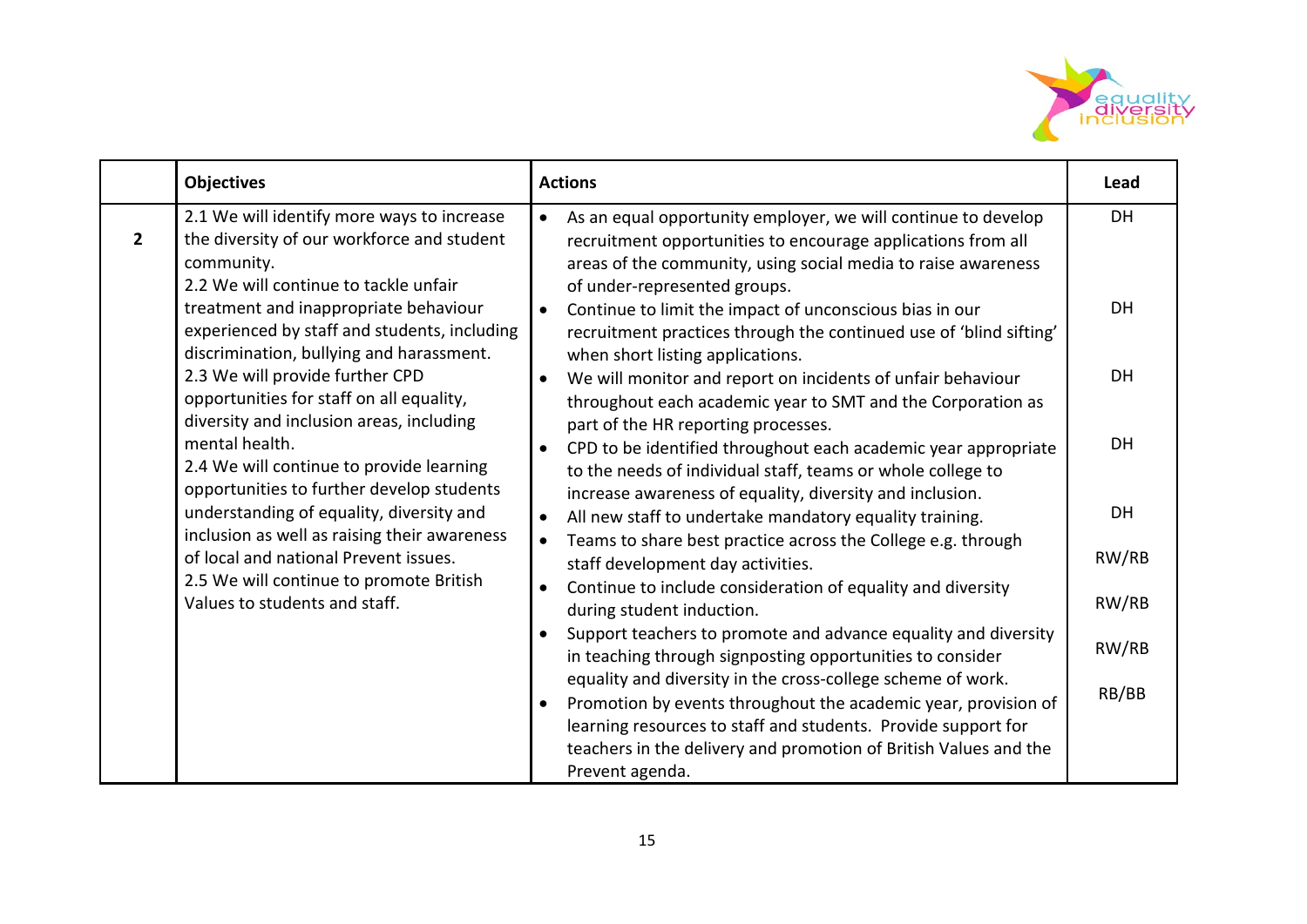

#### **Progress against objectives:**

- 2.1 The college is committed to the principle of equality of opportunity and equal treatment of all employees regardless of their protected characteristics. The college is proud of the gender diversity in the workforce: 64% of staff are female and females account for the majority of staff in each of the four pay quartiles. Pay rates are the same for the same job role. The college promotes recruitment opportunities through local and national publications to ensure the widest possible scope in recruitment. These publications include: INDEED, FE Weekly, IW County Press as well as currently developing recruitment opportunities through the use of diversity publications and websites.
- 2.2 Incidents related to bullying and harassment in the college continue to be very low. In 2019-20 there were 15 incidents compared to 24 in 2018-19.
- 2.3 During 2019-20 academic year 16 employees undertook Mental Health First Aid Training. Mental health (MH) continues to be a main focus for the College with a reinforced focus during the current COVID-19 pandemic. The College was successful in submitting an EU partnership bid with 5 EU partners through the Erasmus+ funding which totalled €129,000 to be shared amongst the 5 partners. The aim of this project: Mind Over Matter (MOM) is to support and train staff to identify the key triggers for mental health issues in young people aged 15+. The College is the lead partner and 10 staff will be training as MHFAs who will then train and support colleagues within the College and more importantly the 5 EU partners. Knowledge, experience and resources will be developed on the two-year life of the project. Induction training for students in 2020 has focussed on resilience which has been a key element for students in light of the current COVID-19 pandemic. Staff have also been able to develop their knowledge and understanding of unconscious bias through staff development day training activities. The college has also been successful in bidding for an education mental health practitioner to be based at the college as part of the Mental Health Support Team project that is being jointly run by the NHS, the local authority, Barnardo's and the Youth Trust.
- 2.4 Equality and diversity awareness to further develop students' understanding takes place throughout each academic year, through activities embedded in the college scheme of work template and equality and diversity themed events. A bank of resources is available to all staff and students on the internal college system as well as lesson plans and materials which have been developed to cover each of the 9 protected characteristics by the E&D manager, LRC Manager and a Curriculum Manager.
- 2.5 British values are promoted to students through the lessons they attend and staff awareness is developed through regular staff development activities. The impact of these actions was noted in the recently concluded 2019-20 Persona development self-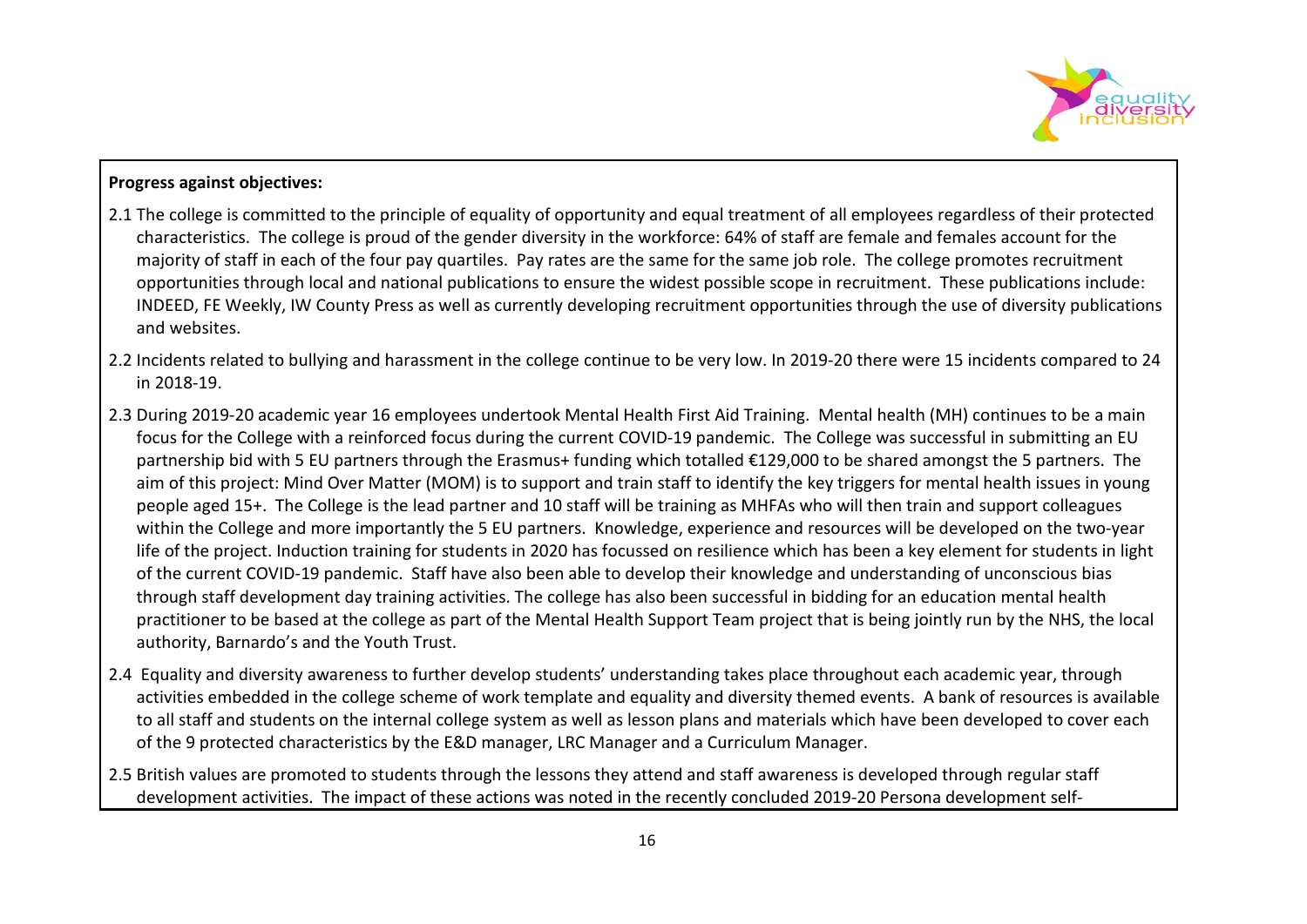

assessment report which concluded that: *'The majority of students have a firm understanding of the fundamental British values. Students demonstrate through their behaviour (as observed classroom discussions) a close understanding of fundamental British values*  and having the necessary skills to be successful in a modern, democratic society.' The college PREVENT risk assessment is updated on an annual basis.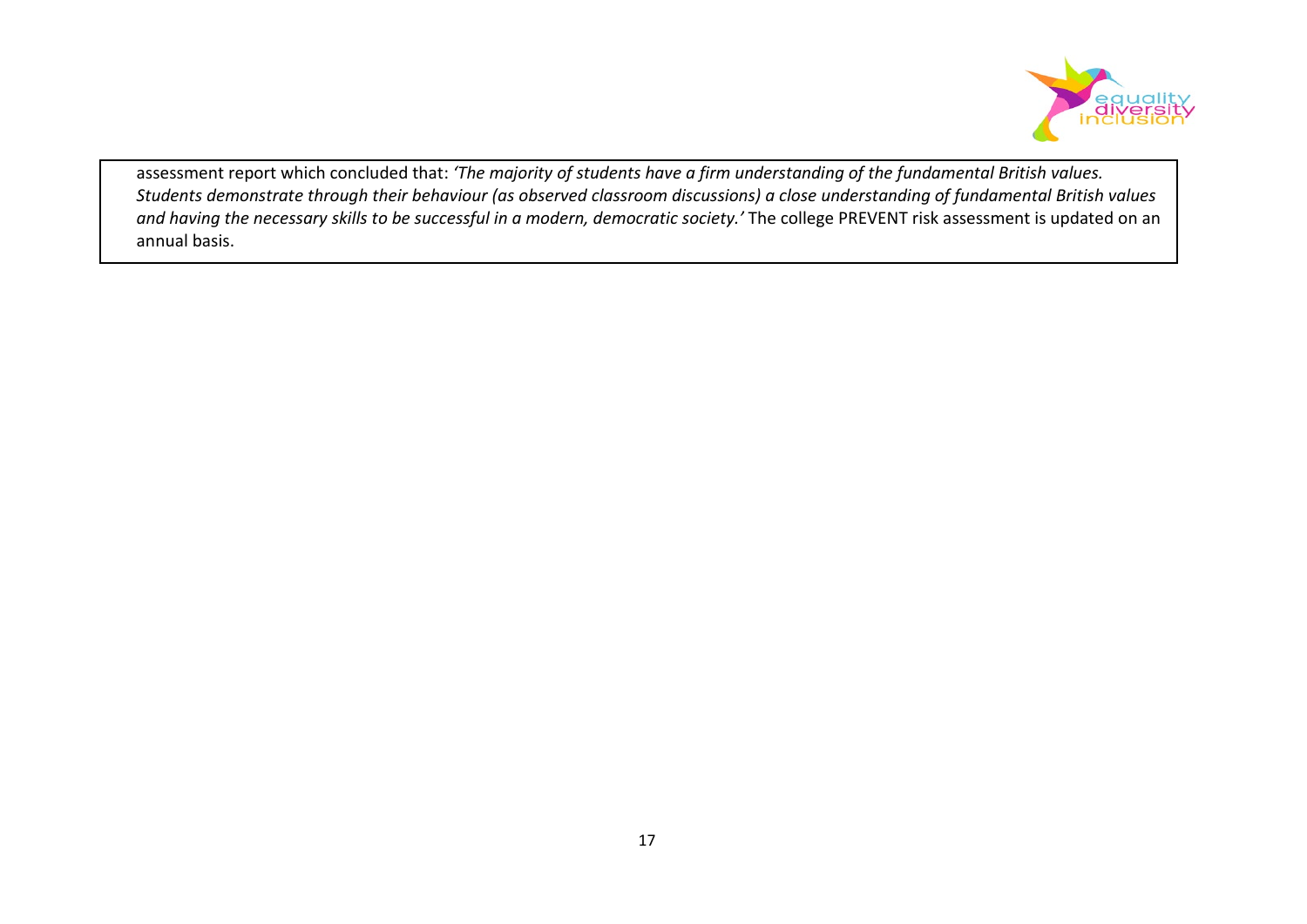

# **Annual Equality and Diversity Statement**

The Isle of Wight College respects and values the social and cultural diversity of its students, apprentices and employees by seeking to ensure that all have the opportunity to participate fully and achieve their potential irrespective of their protected characteristics as defined by the Equality Act 2010, namely:

- Age
- Disability
- Gender reassignment
- Marriage and civil partnership
- Pregnancy and maternity
- Race
- Religion or belief
- Sex
- Sexual orientation.

In achieving this statement, the college is committed to promoting the three aims of the public sector equality duty (PSED) and has in the performance of its corporate responsibilities due regard to the need to:

- **Eliminate** unlawful discrimination, harassment and victimisation and any other conduct prohibited by the Equality Act 2010
- **Advance** equality of opportunity between people who share a protected characteristic and people who do not share it; and
- **Foster** good relations between people who share a 'protected characteristic' and people who do not share it

The college achieves the aims of the public sector equality duty by:

- Providing an inclusive learning and work environment which is free from prejudice, discrimination and any forms of harassment, bullying or victimisation
- Ensuring all policies, procedures and the design and delivery of the college services are free from discrimination and are appropriately monitored to respond to the diverse needs of all students, apprentices, employees and the wider community
- Promoting awareness of each of the Equality Act 'protected characteristics'
- Investigating any student, apprentice and staff concerns
- Promoting a culture within the college that promotes 'positive' behaviours by students, apprentices, staff and governors

The college champions diversity and inclusion by ensuring that:

- We create a visibly diverse environment which values difference and raises aspiration
- We offer flexible opportunities which meet local learning needs and enable all students to realise their potential
- All governors and staff are clear about standards and strategies to meet diverse learner needs and are equipped to respond effectively